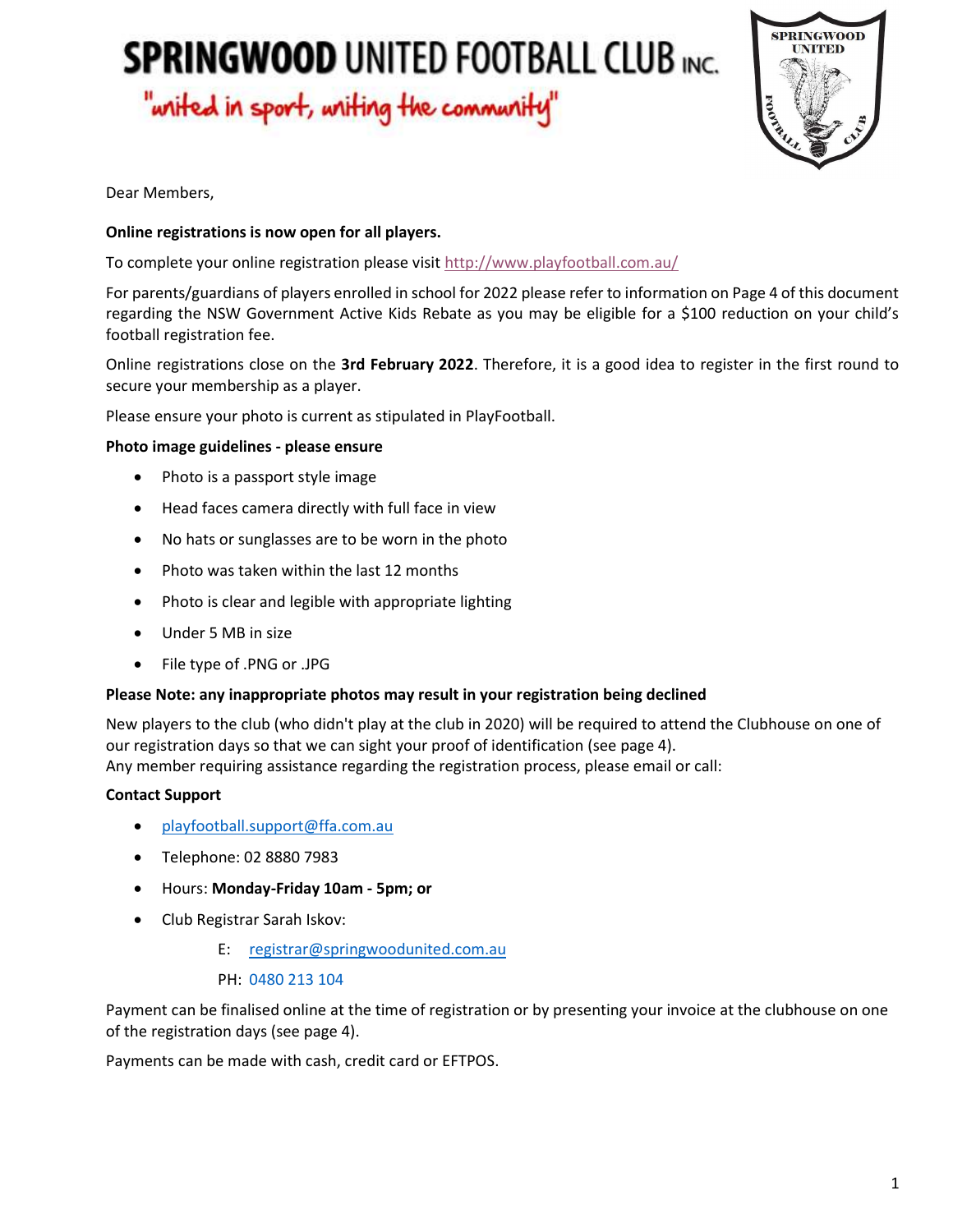"writed in sport, writing the community"



# 2022 Registration Fees and Returning Player Rebate

## \*Further instructions on page 6 of this document\*

Springwood United Football Club will apply 2 registration discounts for all returning 2022 Springwood United players who played with Springwood United in 2021; and, returning Senior Players (19+) Nepean Association players who played with the Nepean Association in 2021 but new to Springwood United Football Club.

The below table details the registration discounts available for returning players in 2022.

The discounts will be applied through PlayFootball. It is the players responsibility to select the correct package discount. Any players who select the incorrect package discount will not be eligible to play until outstanding fees are reconciled.

NB: Rebates will not apply to any New Springwood United junior player regardless if they played in season 2021 with another Club; or any player who deregistered in 2021.

| Package            | <b>New Junior SUFC</b><br>Players 2022 | <b>Returning Junior</b><br><b>SUFC Players 2022</b> |
|--------------------|----------------------------------------|-----------------------------------------------------|
| $U5 - U8$          | \$165.00                               | \$140.00                                            |
| U9                 | \$170.00                               | \$145.00                                            |
| U10 - U11          | \$200.00                               | \$170.00                                            |
| U <sub>12</sub>    | \$220.00                               | \$185.00                                            |
| U13-14             | \$220.00                               | \$190.00                                            |
| U <sub>15-16</sub> | \$235.00                               | \$200.00                                            |
| U17                | \$245.00                               | \$205.00                                            |
| U <sub>18</sub>    | \$250.00                               | \$210.00                                            |
| Lyrebirds          | \$100.00                               | N/A                                                 |

## Junior Package Rebates - SUFC Returning Player

# Senior Package Rebates - Returning Player

| Package                          | <b>New Snr Player</b><br>2022 | <b>Returning Assoc.</b><br>Snr Player 2022 | <b>Returning SUFC</b><br><b>Snr Players 2022</b> |
|----------------------------------|-------------------------------|--------------------------------------------|--------------------------------------------------|
| U19 - AA Student - Player        | \$325.00                      | \$300.00                                   | \$255.00                                         |
| U19 - AA - Returning SUFC Player | \$345.00                      | \$320.00                                   | \$275.00                                         |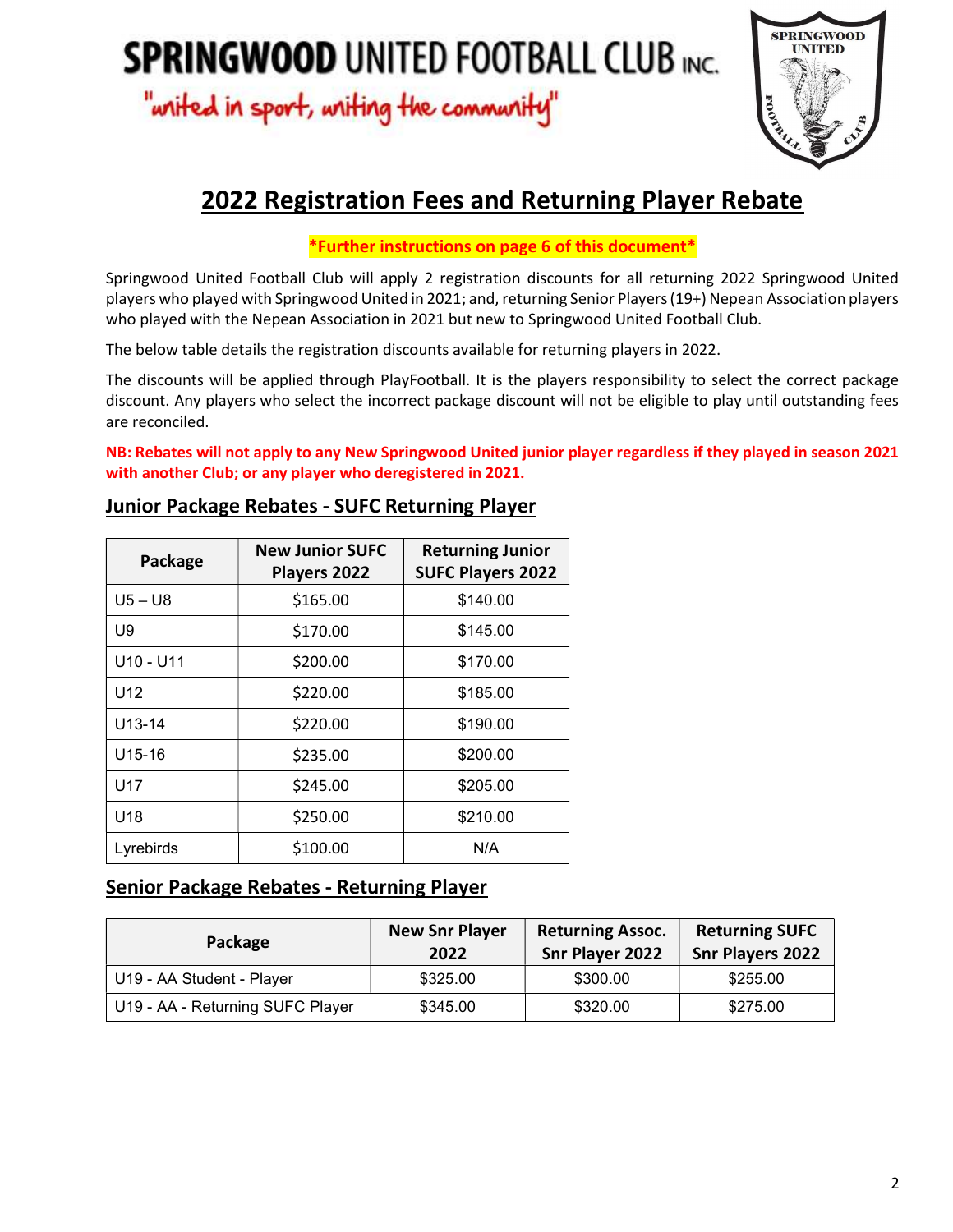"writed in sport, writing the community"



### DISCOUNT EXAMPLE

| Family Discount example for a 5-player family | <b>Full Fee</b> | <b>Family Discount</b> | <b>Discounted Fee</b> |
|-----------------------------------------------|-----------------|------------------------|-----------------------|
| Dad plays O35's                               | \$345.00        | Not Applicable         | \$340.00              |
| Mum plays AA Ladies (non-student)             | \$345.00        | \$10.00                | \$330.00              |
| Intermediate Women's player (18 years old)    | \$250.00        | \$15.00                | \$235.00              |
| U17 Boys player                               | \$244.00        | \$122.00 (50%)         | \$120.00              |
| U10 Mixed player                              | \$200.00        | \$100.00 (50%)         | \$97.50               |
| <b>Totals</b>                                 | \$1,365.00      | \$252.00               | \$1,122.50            |

Total registration fees would have been \$1384.00 a discount of \$252.00 applies, registration fees to be paid is \$1,132.00.

### REGISTRATION FEES ARE A ONE-OFF FEE - NO FURTHER WEEKLY FEES.

REGISTRATION FEE covers all

- FFA, FNSW & NFA governing body fees;
- Referee Fees, BMCC Registered Players Fee;
- Presentation & Trophies;
- playing shirts (club owned); and
- training and playing equipment and club operating costs. Note: shorts and socks are an additional cost.

\*\* To qualify for the \$20 Student Discount the clubs Registrar must sight the Student ID Card.

The Active Kids Rebate \$100 Voucher has not been applied to any of the registration fees and discounts listed in this document. Note - if claiming the Active Kids Rebate plus the Family Discount, if this takes your registration fees to \$0 or negative value, the Club will treat the registration fee as \$0 and will not be issuing any cash refunds, credits or redeemable vouchers to balance a negative registration fee back to a \$0 value.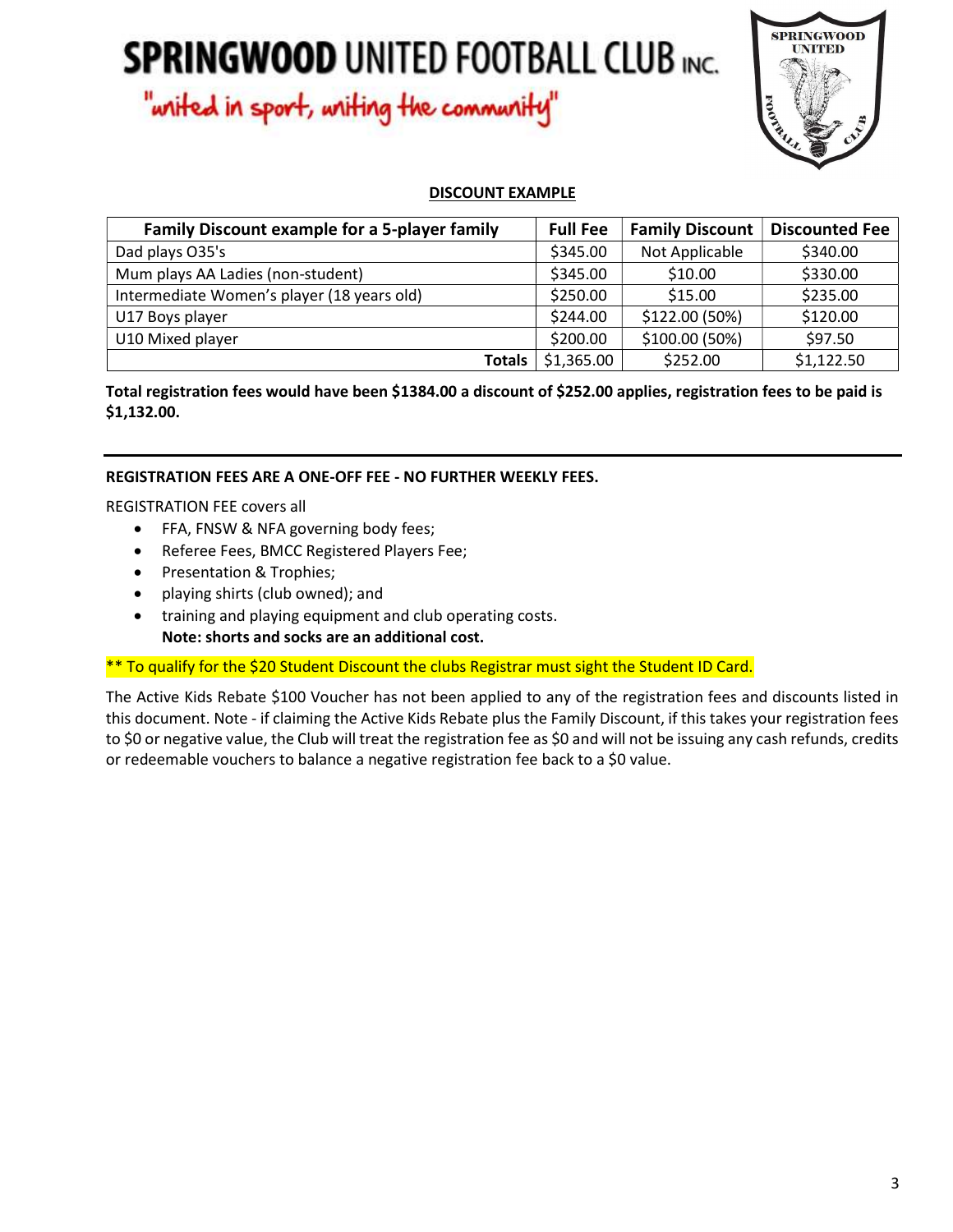"writed in sport, writing the community"



# Active Kids Rebate Program

If you wish to claim the \$100 rebate toward your child's football registration at SUFC please read the following information as well as the information from the NSW Office of Sport in the link at the bottom of the page. Register with Service NSW and obtain your Active Kids Voucher Code number prior to starting the online football registration.

To claim your voucher code, log into an existing Service NSW account or create a new Service NSW account.

[Click here to either Log Into your existing Service NSW Account or create a new Service NSW Account](https://my.service.nsw.gov.au/MyServiceNSW/goto?goto=eyJkaWFsb2dOYW1lIjoiT09TQUtfVm91Y2hlclJlcXVlc3RfRW50cnlfRGlhbG9nIn0=)

[Information on Active Kids Rebate Program link to NSW Office of Sport website](https://www.sport.nsw.gov.au/active-kids)

Once you have your 10-digit Active Kids Voucher Code number you will be able to claim your registration discount at PlayFootball.

FNSW and PlayFootball have worked together with Service NSW so you can automatically claim your \$100 Rebate on your child's registration through the online registration, but only if you have the 10-digit Voucher Code number.

# General tips for Registration

- If you are required to attend the clubhouse to finalise your registration, ensure that you complete the online process at home prior attending;
- If you also want to claim the family discount do not pay online, select 'submit and pay later' and print off the invoice emailed to you. Bring the invoice to the clubhouse so we can apply the relevant discount applicable to your family's football registration numbers and take your payment;
- You cannot claim a portion of the \$100 rebate or split in between sports. The \$100 must be claimed against one sport only and only for one registration;
- If you do not have a 10-digit Active Kids Voucher Code number you can still register for football at SUFC. However, you will be charged the full registration fee and won't receive the \$100 rebate;
- You **cannot** retrospectively claim the \$100 rebate; and
- The \$100 rebate vouchers cannot be used to claim against merchandise, boots, socks, etc. It is for registration fees only.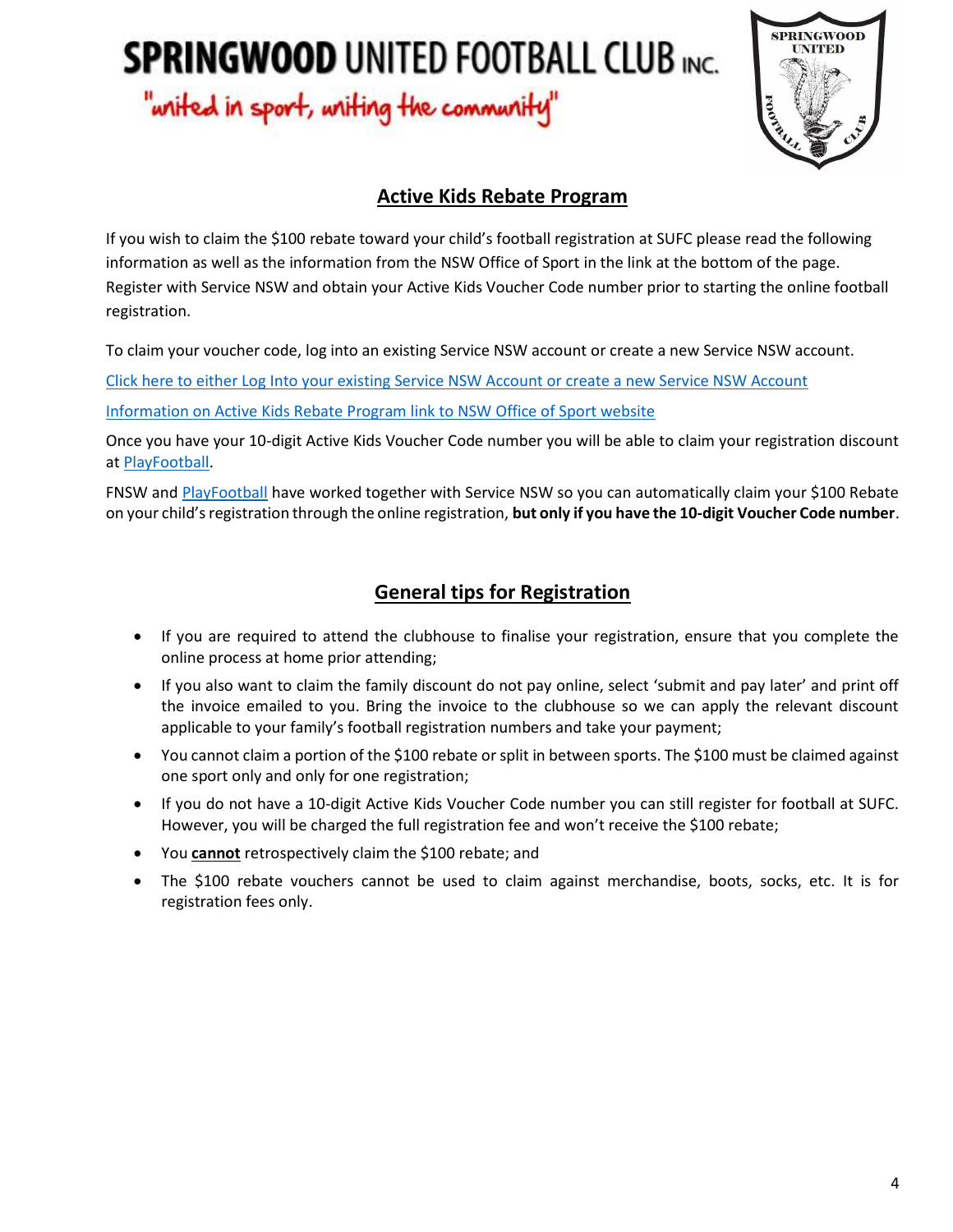"writed in sport, writing the community"



# IMPORTANT DATES TO ENTER INTO YOUR DIARIES

| Saturday 8 <sup>th</sup> January   | Registrations open online at Play Football - Springwood United                                                                                 |
|------------------------------------|------------------------------------------------------------------------------------------------------------------------------------------------|
| Thursday 27 <sup>th</sup> January  | Registration Day at Clubhouse 18:00 - 20:00                                                                                                    |
| Friday 28 <sup>th</sup> January    | Female Football - Come and Try day.                                                                                                            |
| Saturday 29 <sup>th</sup> January  | Registration Day at Clubhouse 09:00 - 13:00                                                                                                    |
| Thursday 3rd February              | <b>Online Registrations close</b>                                                                                                              |
| Saturday 5 <sup>th</sup> February  | Online Registrations re-open only for age groups requiring additional numbers.                                                                 |
| Sunday 6 <sup>th</sup> February    | Grading commences. Players must be registered and fees paid to participate in<br>grading. Keep an eye on the website for the grading schedule. |
|                                    | Specific Age Group sessions TBC                                                                                                                |
| Thursday 10 <sup>th</sup> February | <b>Female SSF</b> - Muster (U8-U10) - $18:00 - 19:00$                                                                                          |
|                                    | <b>Snr Muster</b> $- 19:30 - 20:30$                                                                                                            |
| Sunday 13 <sup>th</sup> February   | MiniRoos Muster Day (U5 - U10). Keep an eye on Facebook & the Club website<br>for details.                                                     |
| Tuesday 1 <sup>st</sup> March:     | Coaches Meeting & Managers Meeting, Playing & Training Kit distribution                                                                        |
| Wednesday 2 <sup>nd</sup> March    | Coaches Meeting & Managers Meeting, Playing & Training Kit distribution                                                                        |
| Saturday 5 <sup>th</sup> March     | Paul Bryden & Andrew Harrop Memorial Cup Tournaments at Summerhayes<br>Park                                                                    |
| Saturday 12 <sup>th</sup> March    | Round 1 - MiniRoos U5-U7                                                                                                                       |
| *Saturday 12 <sup>th</sup> March   | TBC - Trial Matches U8-U16 teams.                                                                                                              |
| *Sunday 13 <sup>th</sup> March     | TBC - Trial Matches U17-U18 and all Senior Teams                                                                                               |
| *Saturday 19 <sup>th</sup> March   | TBC - Trial Matches U8-U16 teams                                                                                                               |
| *Sunday 20 <sup>th</sup> March     | TBC - Trial Matches U17-U18 and all Senior Teams                                                                                               |
| Friday 25 <sup>th</sup> March      | Round 1 (Subject to Change)                                                                                                                    |